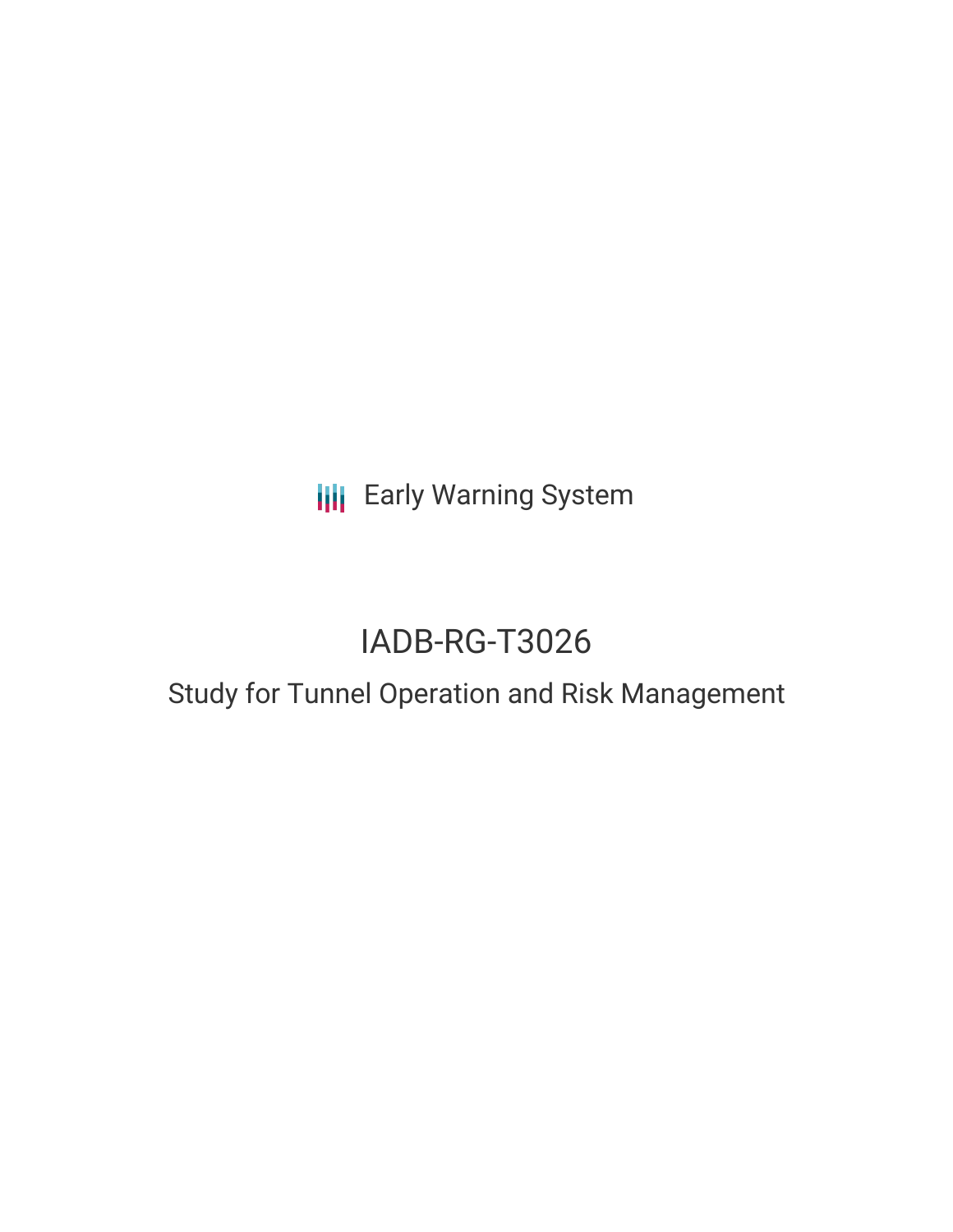

#### **Quick Facts**

| <b>Financial Institutions</b> | Inter-American Development Bank (IADB)  |
|-------------------------------|-----------------------------------------|
| <b>Status</b>                 | Proposed                                |
| <b>Bank Risk Rating</b>       |                                         |
| <b>Sectors</b>                | <b>Technical Cooperation, Transport</b> |
| Investment Type(s)            | Grant                                   |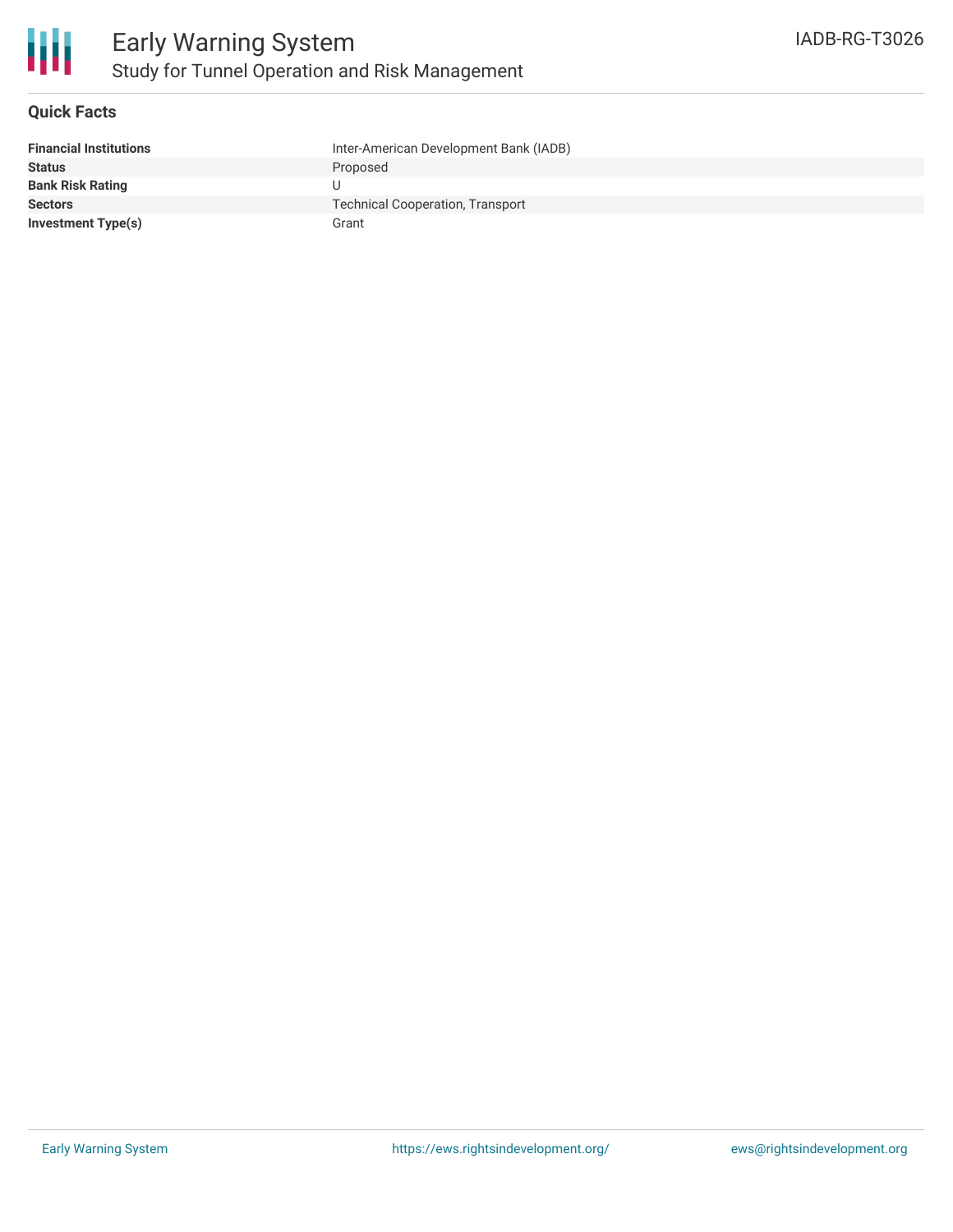

## **Project Description**

From the IDB: "Support the LAC countries with operational and technical knowledge on tunnel operation and risk management during the operational stage of tunnel projects."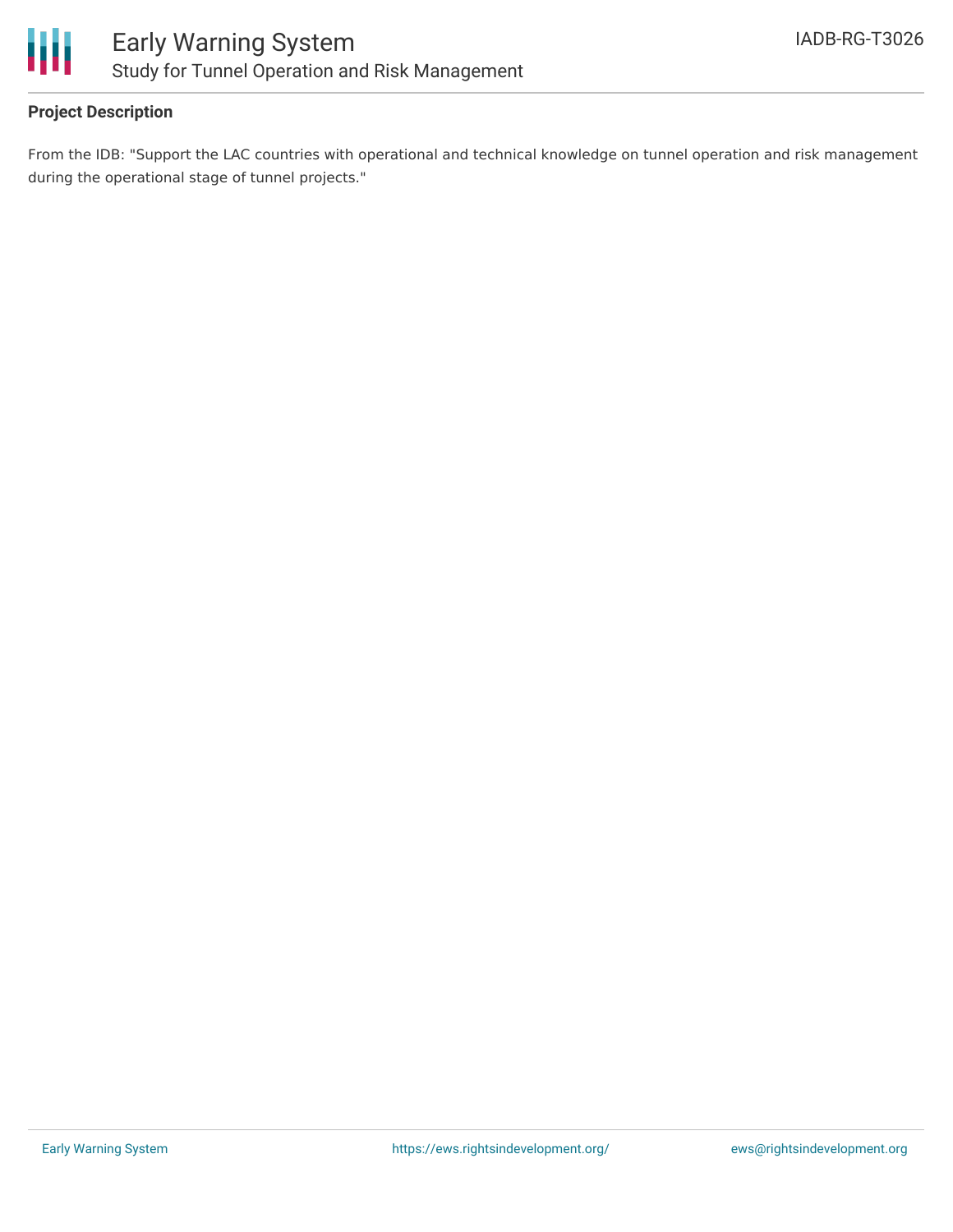

#### **Investment Description**

• Inter-American Development Bank (IADB)